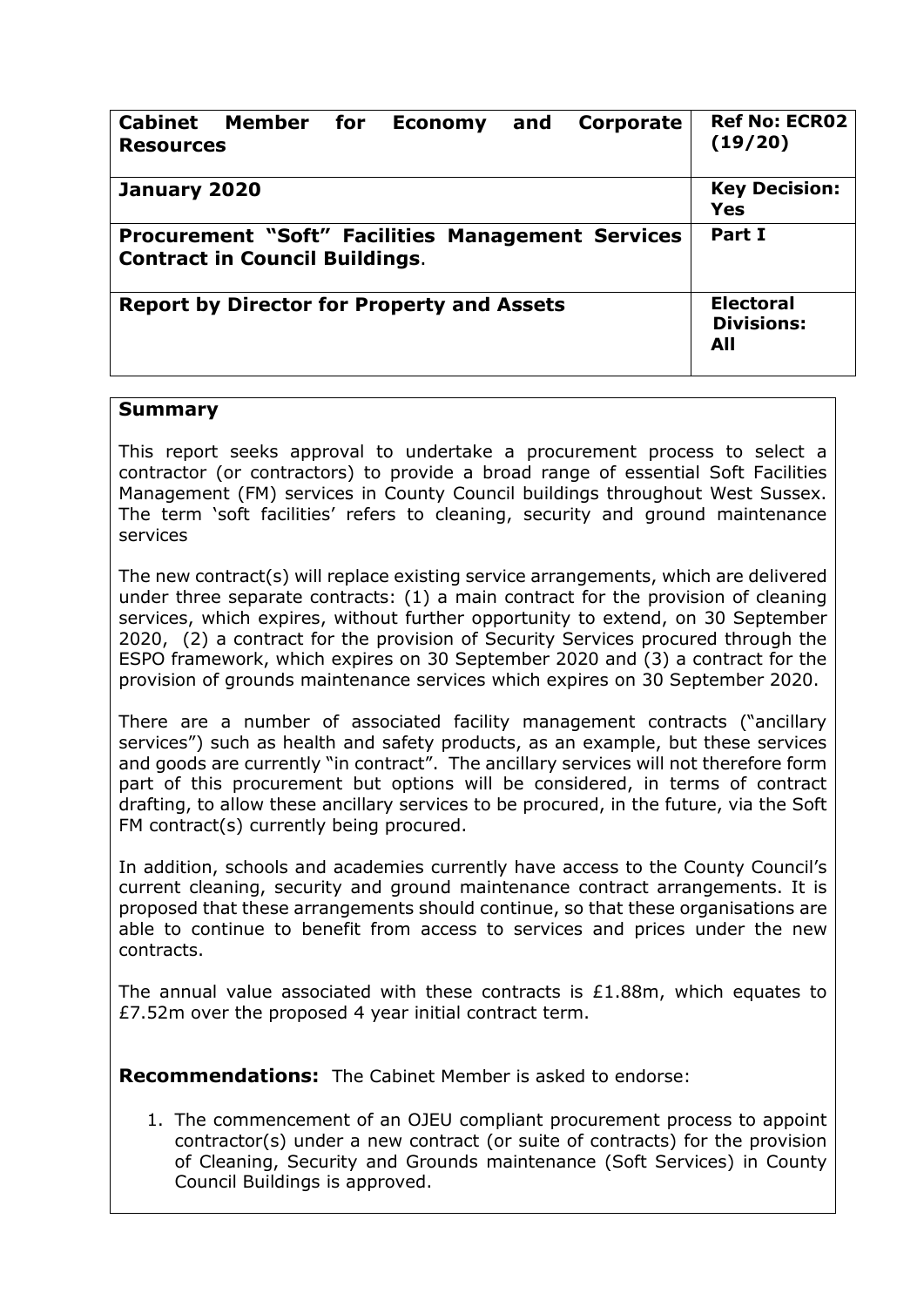- 2. The contract (or contracts) will incorporate clauses to allow the opportunity of schools and other public bodies to utilise the contract(s) in accordance with the County Council's Corporate Procurement Strategy.
- 3. That the contract(s) commence on 01 October 2020 for a period of 4 years ("initial period") with options to extend the contract with  $3 \times 1$  year extensions, subject to satisfactory performance, therefore a maximum contract term of 7 years; and that
- **4.** Authority is delegated to the Director for Property and Assets to award the contracts to the bidder or bidders submitting the most economically advantageous tenders. A further decision report will be published as appropriate.

## **1. Background and Context**

- 1.1 The County Council has outsourced the delivery of cleaning, security and ground maintenance services over several decades through a series of individual contracts.
- 1.2 The current Cleaning contract was awarded to Churchill Services in November 2013 for a period of 3 years with the option of extending the contract by up to 4 years until December 2020. All these extension options have been utilised and Churchill Services have been advised that the contract will expire on 30 September 2020.
- 1.3 The current Security contract was awarded to Manpower Services in October 2018 for an initial period of 18 months with the option of extending the contract on ESPO terms and conditions. Taking into account the extensions permitted under the ESPO terms and conditions, this contract will expire on 30 September 2020.
- 1.4 The current grounds maintenance contract was awarded to Burleys in 2013 for a period of 3 years with the option of up to 4 years' worth of extensions. All these extension options have been utilised and the current contract arrangement will now expire on 30 September 2020.
- 1.5 These services combine to a total annual spend of approximately £1.88m for the core corporate estate (excluding schools).
- 1.6 The current contract is also available to all schools and academies with approximately 65% choosing to procure one or other of these services. Although this will remain an opportunity for the successful contractor(s), the procurement evaluation process will evaluate for the core corporate estate only.
- 1.7 The report dated May 2017 by Bernard Williams Associates (BWA Ltd) on the County Council's Soft Facilities Management functions included a review of the existing contracts. The proposed procurement to align the timing of soft services contracts to maximise economy of scale opportunities is a continued progression of this reports recommendation to streamline outsourced services.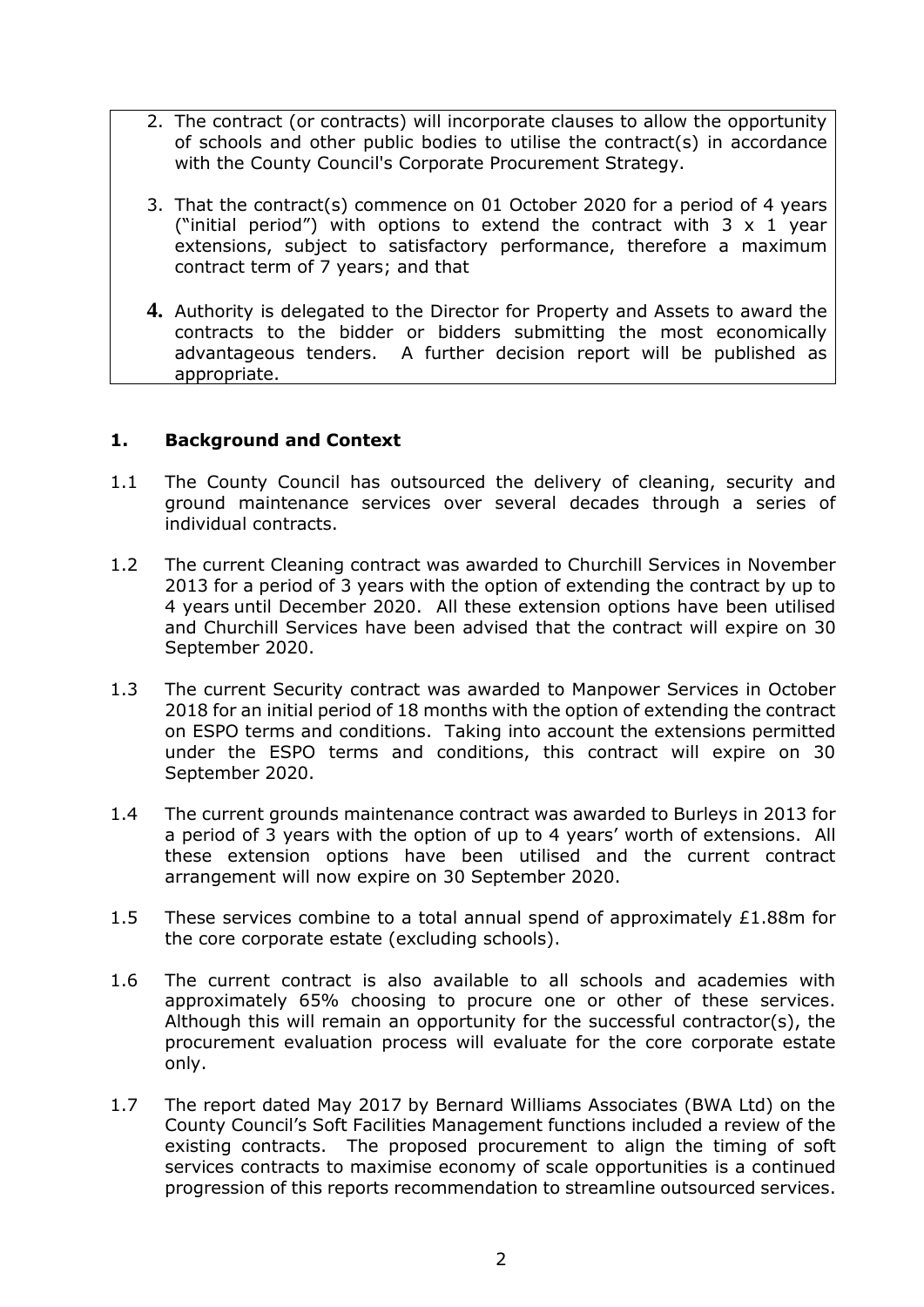1.8 By arranging for the cleaning, security and grounds contracts to co-terminate this provides the additional option of one contractor potentially taking on more than one service and thus generating efficiencies that can be reflected in lower costs incurred by the County Council. The future break points will also coincide with the contract break points for the recently awarded Building Services Contract held by SSE. This will further maximise the options available to the County Council for future FM delivery strategies.

## **2. Proposal**

- 2.1 Following the requirements of the Public Contract Regulations 2015, it is proposed to commence an OJEU procurement process to award 3 contracts for the required range of "soft" facilities management services. To achieve this, the contracts will be split into three lots:
	- Lot 1 being a contract to appoint a contractor to provide the **cleaning services**. Utilising variation clauses within the contract, there will also be the option to add the following services to this contract at a later stage:
		- o Cleaning consumables
		- o Hygiene products
		- o Pest control
		- o Toilet consumables
		- o Laundry services
		- o Document shredding
		- o Secure waste disposal
	- Lot 2 being a contract to provide **Manned Guarding**. Utilising variation clauses within the contract, there will also be the option to add the following services to the contract at a later stage:
		- o Alarm response
		- o Key holding
	- Lot 3 being a contract to provide **grounds maintenance** services.
- 2.2 The contracts to be let are for 4 years initial period with 3 x 1 year extension options to a maximum term of 7 years.
- 2.3 The retained FM in-house client team will provide the required coordination and management of all three contracts.
- 2.4 The new contracts will continue to be offered to all schools and academies should they wish to benefit from the terms and conditions agreed by the County Council.
- 2.5 The overall objective is to replace the existing service provision with a newly procured service that provides value, efficiencies and innovative solutions that assist with:
	- Compliance with local and statutory requirements
	- Continuity of supply
	- Collaboration with providers
	- Ease of access and use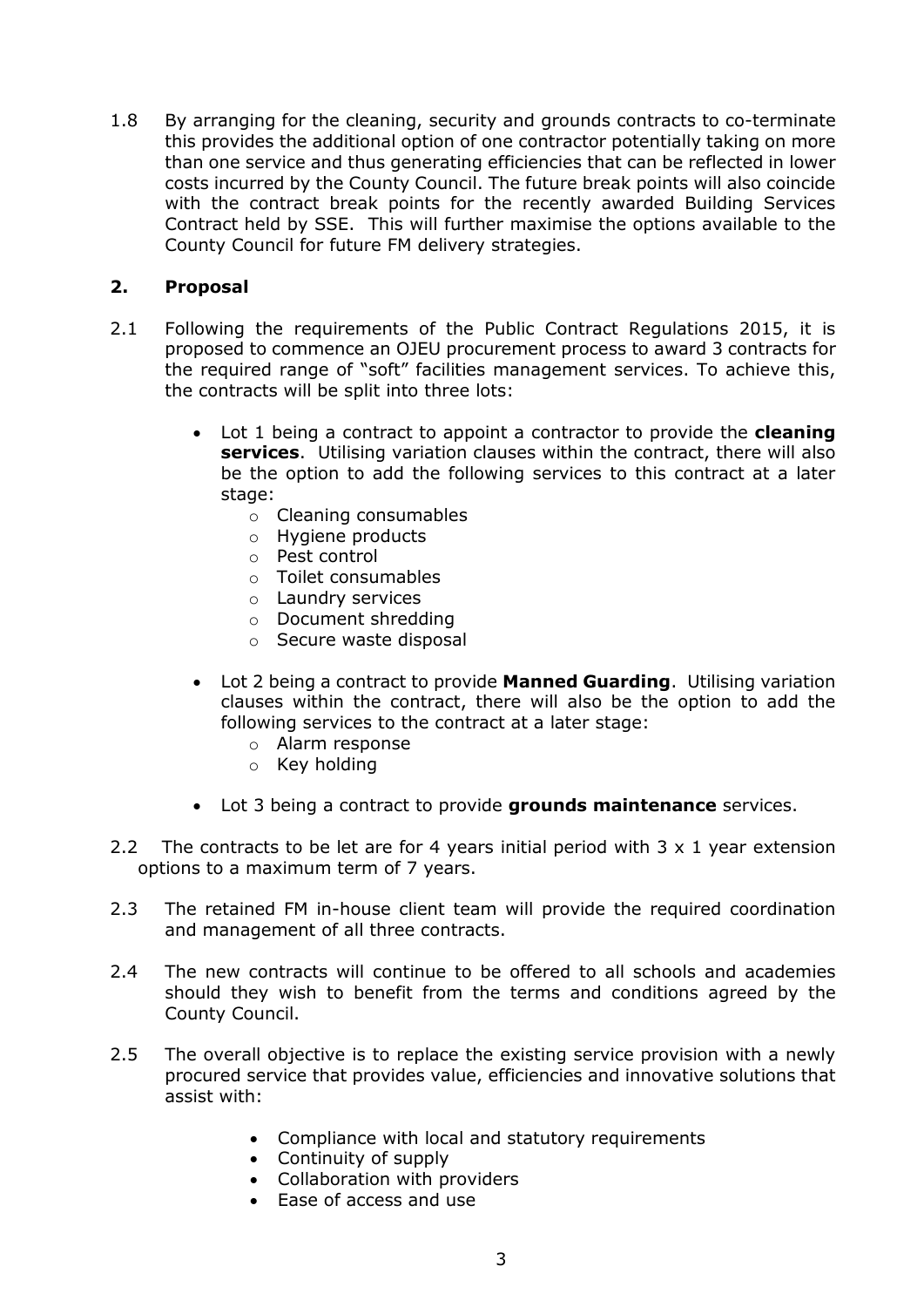- Robust contract and performance management
- Rationalising the existing supplier base
- 2.6 It is proposed that authority is delegated to the Director of Property and Assets to award the contracts to the bidders submitting the most economically advantageous tender.

### **3. Resources**

- 3.1 The procurement will seek to deliver best value by appointing the most economically advantageous contractors to Lots 1, 2 and 3. Should a contractor be successful for more than one Lot, a discount mechanism will be incorporated into the contract (and set out clearly in the tender documents) to allow the County Council to take advantage of a single contractor delivering more than one service at a more beneficial rate.
- 3.2 Staff resource to undertake the procurement exercise has been identified and secured from within business-as-usual functions and includes Legal Services, Procurement and Finance. In particular, a new post has recently been reestablished within FM to contract manage all of the soft services contracts and is now project managing this re-let. Additional support has been provided by Bernard Williams Associates (BWA Ltd) to develop the detailed specification, commercial and evaluation models.
- 3.3 The County Council's Facilities Management team directly manages the revenue budgets for the services for all corporate buildings (excluding schools). The current budget provision (excluding schools) is shown below and will fund the new contract arrangements:

| <b>Service</b>                | <b>Actual</b><br>2018/19<br>£m | <b>Outturn</b><br>2019/20<br>£m | <b>Budget</b><br>2020/21<br>£m | <b>Budget</b><br>2021/22<br>£m |
|-------------------------------|--------------------------------|---------------------------------|--------------------------------|--------------------------------|
| Cleaning (Lot 1)              | 1.200                          | 1.300                           | 1.326                          | 1.326                          |
| Security (Lot 2)              | 0.155                          | 0.270                           | 0.275                          | 0.275                          |
| Grounds Maintenance (Lot 3)   | 0.088                          | 0.082                           | 0.084                          | 0.084                          |
| <b>Total Corporate Budget</b> | 1.443                          | 1.652                           | 1.685                          | 1.685                          |

- 3.4 In line with the 2017 Facilities Management Review a newly established client function will provide the interface to ensure more effective contract management in terms of determining the most effective strategy and reporting systems to evidence value for money.
- 3.5 The scope of the current soft services contracts provides a range of activities with a focus on only meeting the most minimum standards to keep our premises clean and secure to meet our statutory obligations to our staff and the public visiting our buildings. As a consequence, there are limited opportunities to reduce cost through reductions in service levels. This is further exacerbated by the higher than RPI increases in the National Living Wage which has created pressure on the existing budget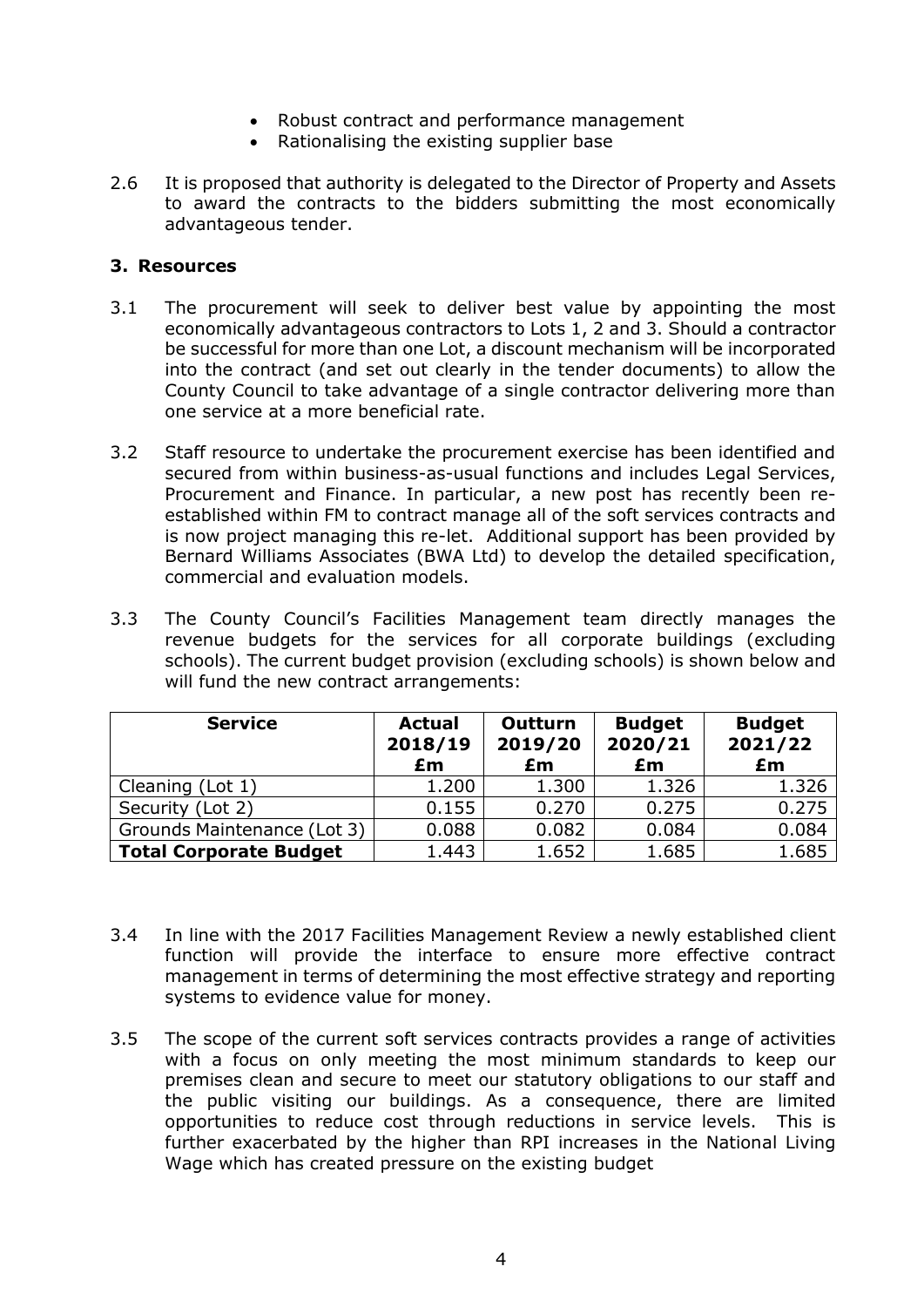3.6 Given that it is unlikely that there are any achievable wage reductions for the staff providing the services on the ground, the focus will be on ensuring a streamlined but effective management layer is provided by the contractors. Lessons identified from the current contracts are that, given the level of service asked for, any weakness in the management area is magnified in the impact on the ground. To that end the selection criteria will place significant emphasis on organisational arrangements, method statements and associated management costs to ensure an effective but value for money management service.

## **Factors taken into account**

#### **4. Consultation**

- 4.1 FM staff, with representatives from each functional team, have been engaged to form a wider project team to review future procurement options. This has been a continuation of the consultation approach adopted with the 2017 review of all the FM teams.
- 4.2 As part of the BWA Ltd commission all County Council Directorates were approached during January to March 2018 to collate views on both FM internal and external provider services. This consultation included selected primary and secondary schools.
- 4.3 A Prior Information Notice (PIN) was placed in OJEU during July 2019 inviting organisations to participate in a market consultation exercise for the Soft FM procurement. It was stressed that this was not part of any evaluation process and organisations which responded would not have any advantage over those who did not respond. In excess of 11 organisations took part in the consultation and shared their general experience, knowledge and expertise of providing similar services to other clients. The learning gained from this exercise is being incorporated as appropriate in the final scope and format of the tender documents.
- 4.4 A market engagement event took place in September 2019 where representatives from services along with contractors participated in market consultation exercise which has helped shape the way in which we will go out to tender.

### **5. Risk Management Implications**

- 5.1 The failure to ensure continuity of the contracted services across all corporate buildings will promptly impact on the wider delivery of nearly all County Council services. The lack of a contract providing cleaning, security and grounds maintenance will result in non-compliance with statutory obligation to provide a clean and safe working environment as directed under the Health and Safety at Work Act and more specifically under the Workplace (Health and Safety and Welfare) Regulations.
- 5.2 The risk of no tender submissions is considered negligible following the PIN advertisement and market research. However, the price range of the compliant bids remains unknown, this will be mitigated through a detailed review of the tender bids.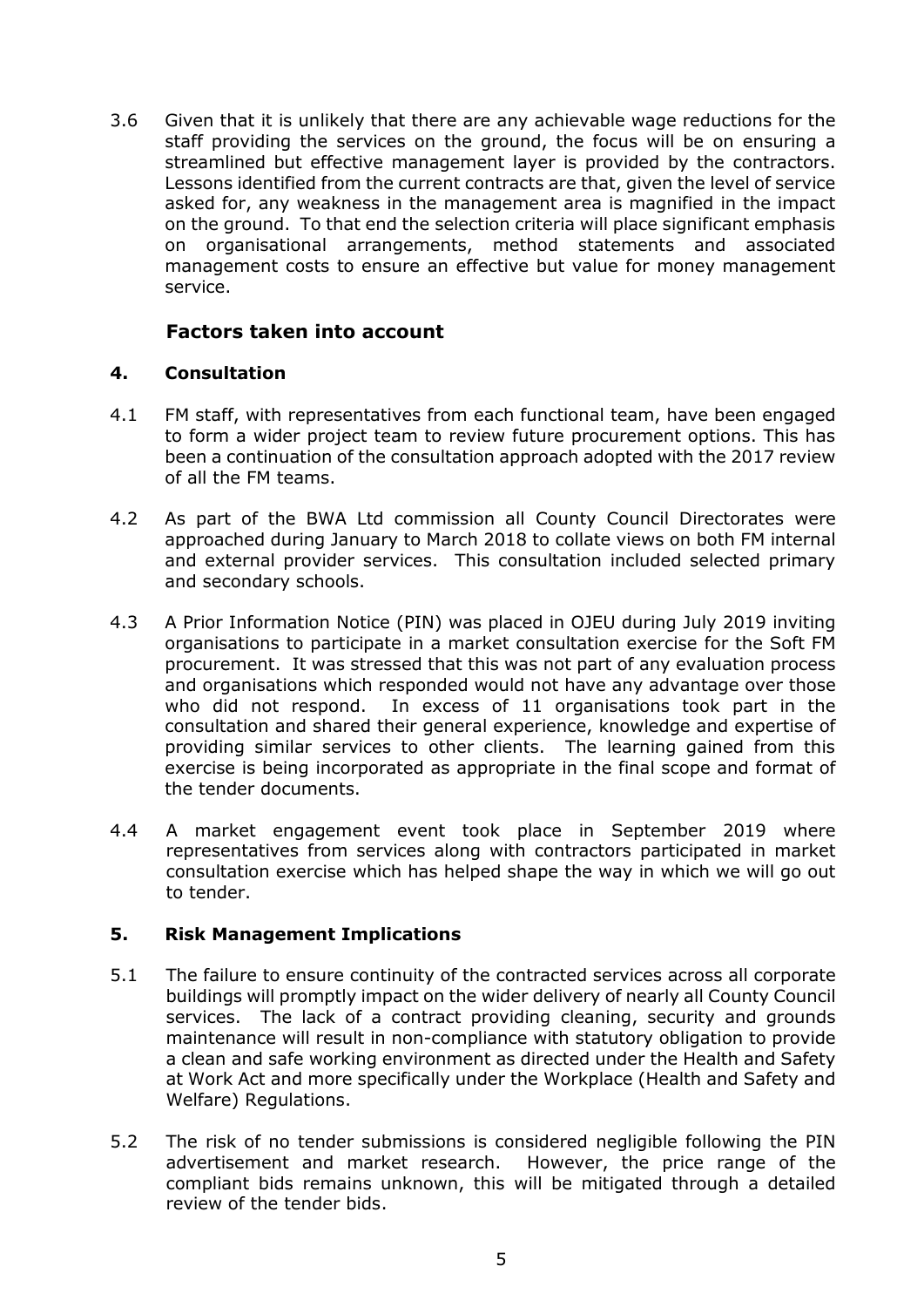# **6. Other Options Considered**

- 6.1 **'Do nothing'** The 'do nothing' option is not considered viable as there remains the need, whilst the County Council owns and operates buildings, to provide a range of statutory and essential activities.
- 6.2 **'Extend current arrangements'** the current contracts are due to expire at the end of September 2020 and have no opportunity to extend further.
- 6.3 **'In-source'** bringing the services or even significant elements in-house is considered currently untenable. This is based on the following:
	- There are currently very limited appropriate resources within the County Council to fulfil this option.
	- The infrastructure to include experienced personnel is not present to support TUPE, specialised recruitment, redundancy, new processes, time impact and overhead costs
	- Vehicle fleet requirements, to include sourcing, maintenance and operating management will increase delivery costs.
	- There is limited experienced management resources in-house.
- 6.4 **'Using an Existing External Public Framework'** this has been given due consideration but discounted on the following points:
	- The recommendations taken from the FM Review report and as endorsed by the County Council's senior management team following formal staff consultation in September 2017, to maintain intelligent in house client capability was not based on utilising national frameworks that would duplicate retained professional costs.
	- There is little confidence in the CCS agreement several named Contractors have ceased trading, including Carillion, and through previous engagement with some other contractors, the County Council has had to terminate contracts with the assistance of Management Audit due to significant service delivery issues.
	- The diversity of County Council estate and the challenging nature of some of the sites' residents lends itself to more freedom of selection for smaller, medium sized contractors than an external framework will allow.
- 6.5 **'Total Facilities Management'** (TFM) This all-encompassing approach was very popular last decade but this industry is now developing a more negative reputation with many providers being a management company with considerable reliance on fragile supply chains. The recent demise of Carillion has exacerbated this further. Additional considerations to reject this option this time being:
	- The recommendations taken from the FM Review, and as endorsed by the County Council's senior management team following formal staff consultation in September 2017, to maintain intelligent in house client capability was not based on utilising a TFM approach that would duplicate retained professional costs.